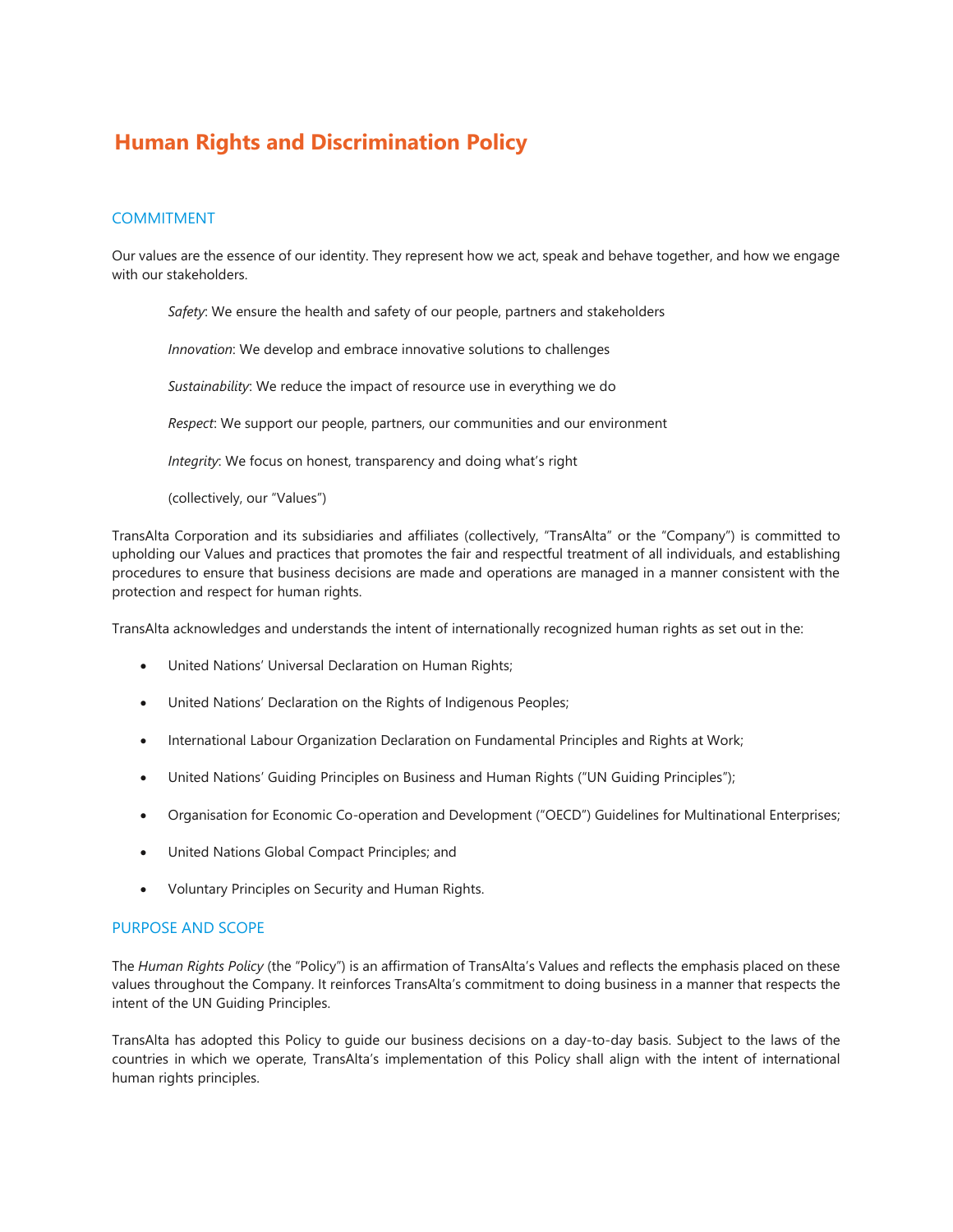TransAlta is committed to communicating this Policy to its employees, and suppliers, contractors, and vendors (collectively, the "Suppliers").

## COMPLIANCE WITH THE POLICY

We expect our employees and Suppliers to comply with all aspects of this Policy and support others in doing so.

## **GUIDELINES**

TransAlta will strive to ensure that:

#### **1. All of its Workplaces**:

- Avoid discrimination: TransAlta values diversity to enhance its performance, culture and views diversity as an essential element of effective corporate governance. Any form of discrimination is prohibited including discrimination based on any characteristic protected by law. All employees must be treated fairly with respect to employment such as hiring, placement, advancement, remuneration and dismissal.
	- As set out in the Diversity and Inclusion Pledge and the Board and Workforce Diversity Pledge, TransAlta commits to protecting the rights of all minority and underrepresented groups, including Indigenous People, visible minority, members of the LGBTQ2+community, persons with disabilities and women in the workplace and seek to remove systemic barriers that may prevent diverse employees from thriving.
- Prohibits child (under the age of 15), forced, or compulsory labor (including human trafficking and modern slavery).
- Avoids harassment: TransAlta shall protect employees against any form of harassment in the workplace. TransAlta shall encourage an environment where people are treated with respect and dignity and without fear or intimidation or harassment.
	- Retaliation for speaking up is prohibited and employees are free to raise concerns and speak up without fear of reprisal.
	- As set out in our Corporate Code of Conduct, TransAlta does not tolerate harassment or any acts of violence or threatening behaviour in the workplace.
- Allows the right to freedom of association and collective bargaining: No employee is prevented from associating with a trade union organization of their choosing.
- Provides clear and uniformly applied employment standards that meet or exceed legal and regulatory requirements in the jurisdictions where TransAlta operates. These standards include the right to just and favorable remuneration for employees.
- Respect human rights: All TransAlta employees must comply with local human rights laws and must not be complicit in any human rights violations.